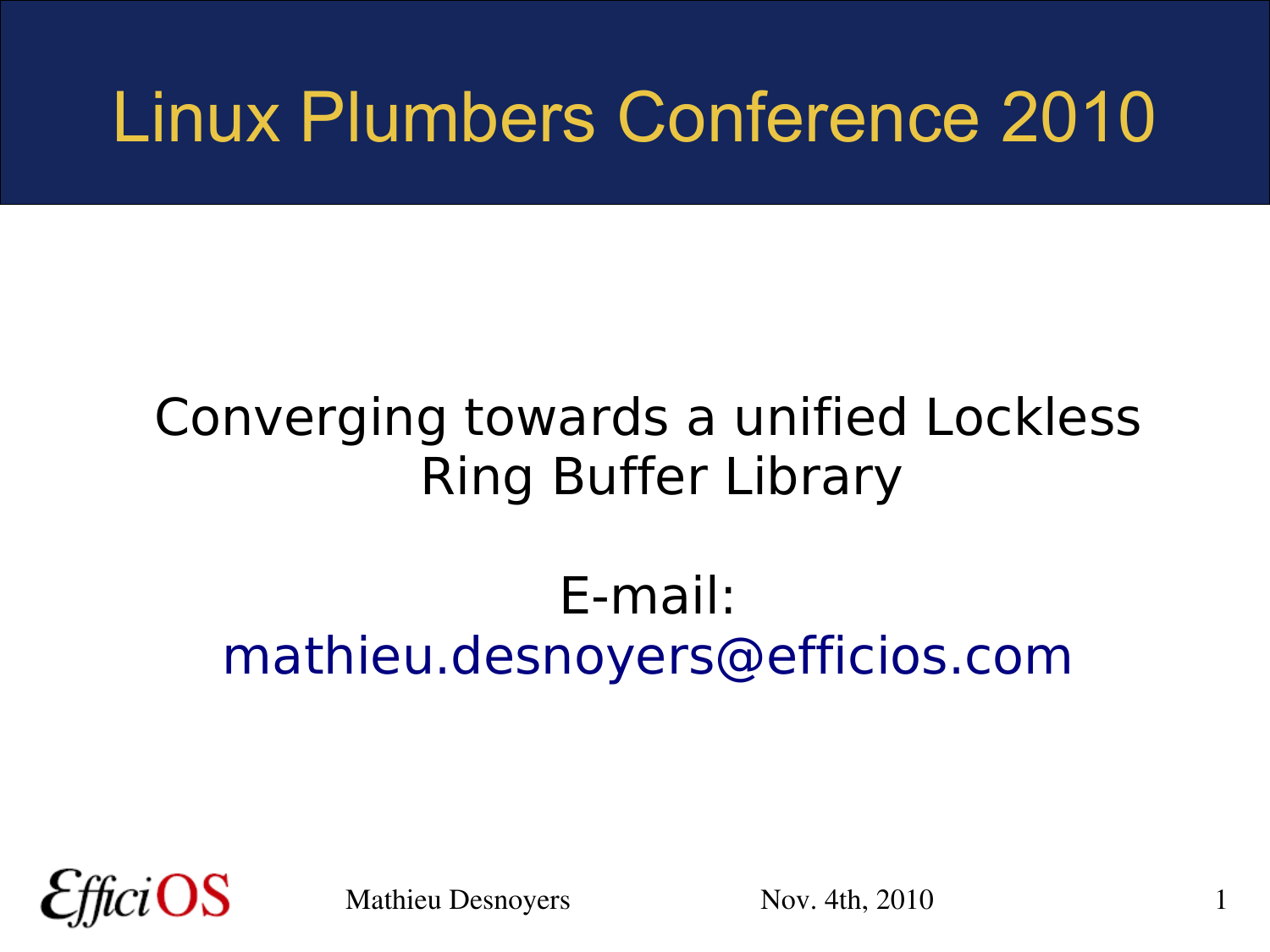#### > Presenter

- Mathieu Desnoyers
- EfficiOS Inc.
	- [http://www.efficios.com](http://www.efficios.com/)
- Author/Maintainer of
	- LTTng, LTTV, Userspace RCU

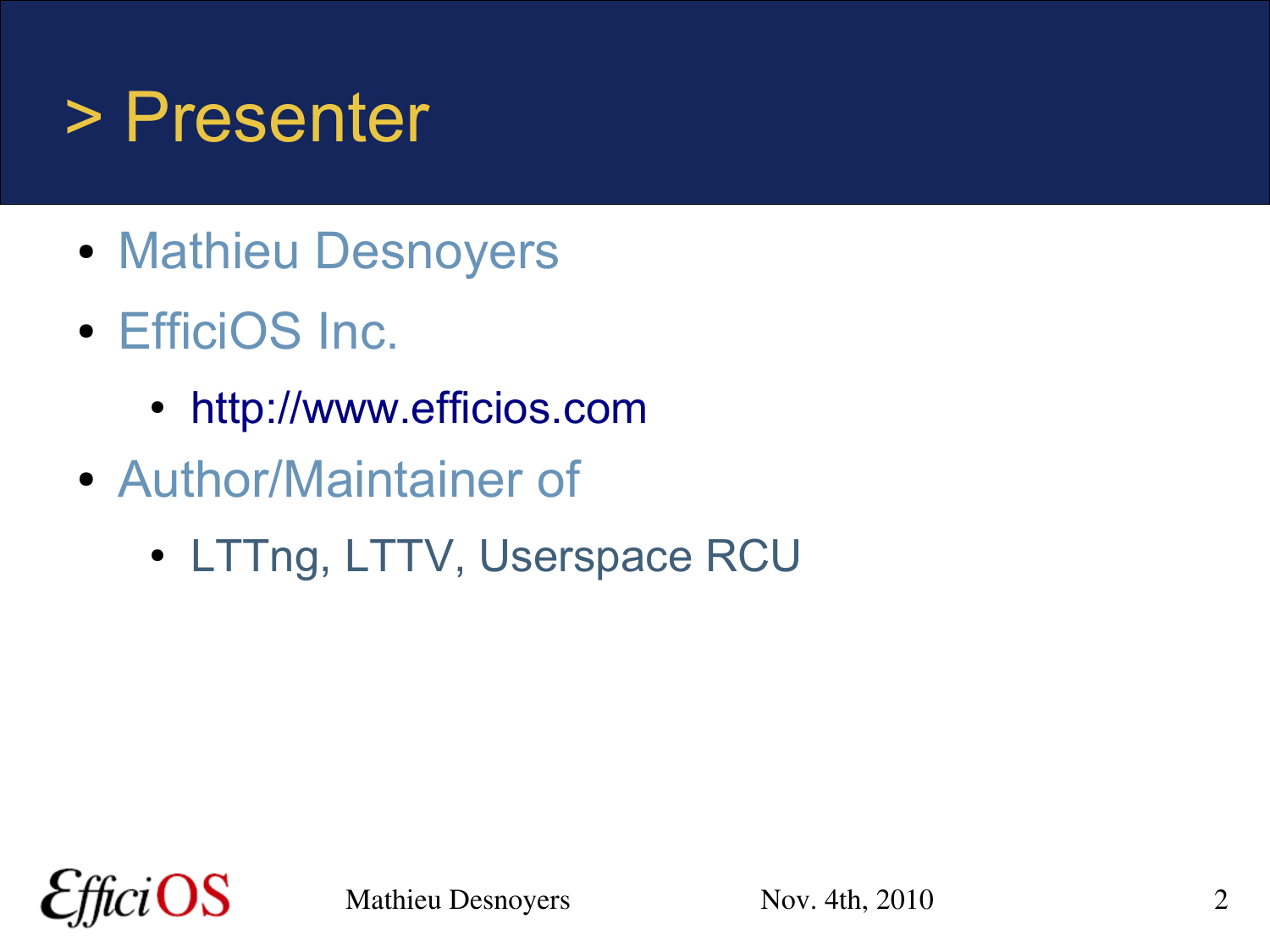#### > Plan

- Tracing User Requirements
- Generic Ring Buffer Library
- Standard Trace Format
- Modular Instrumentation
- Fast Global Trace Clock
	- Hypervisor, kernel, userland (vDSO)
- Discussion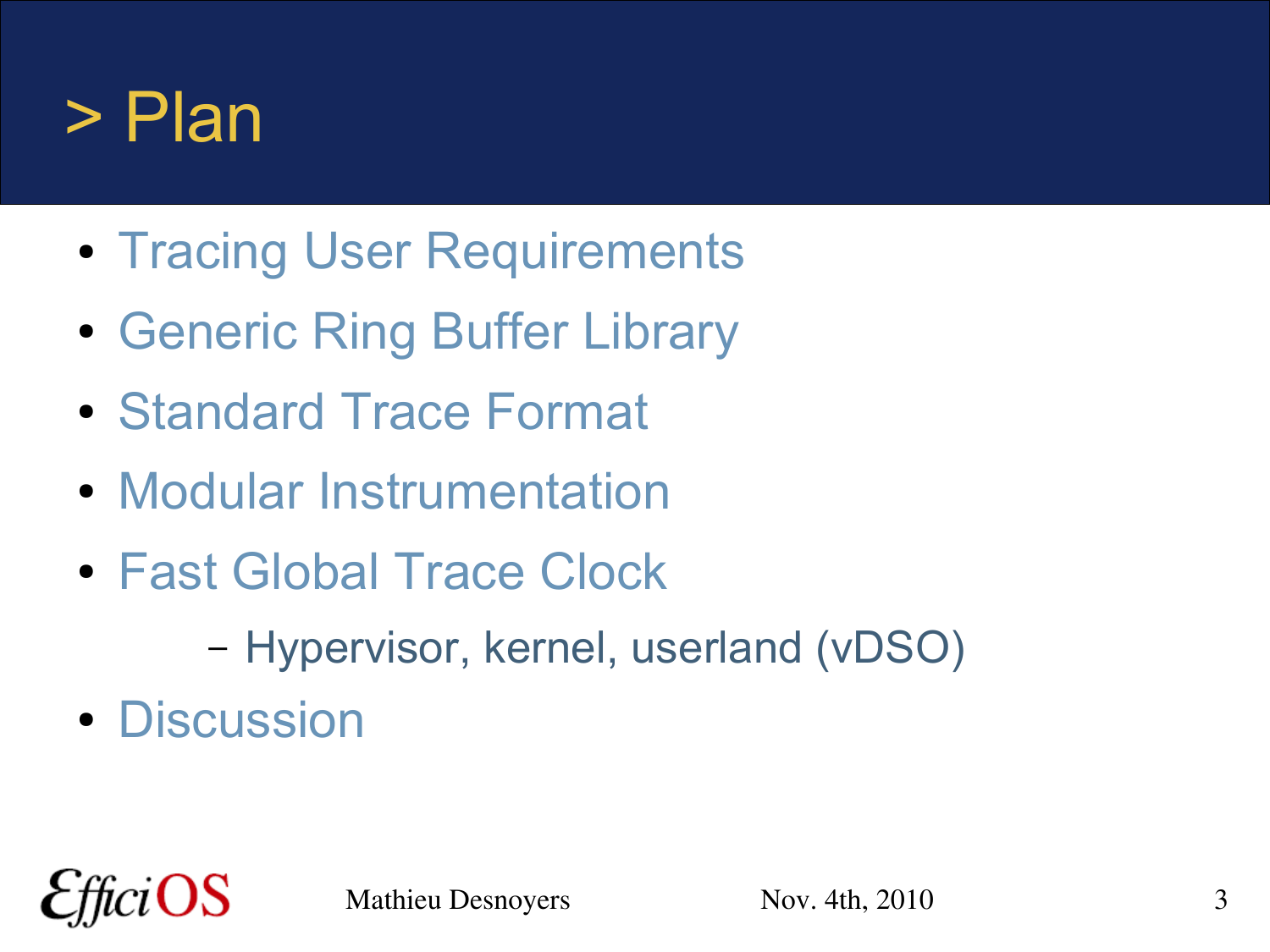## > State of Linux tracers

- Ftrace, Perf
	- Opening the Linux kernel developer community to tracing
	- Centered on kernel developers requirements
	- Still missing the point for companies developing on top of Linux (end users)
		- Telecommunication companies
		- Embedded systems
		- Enterprise servers
		- And many many more .......................................



Mathieu Desnoyers Nov. 4th, 2010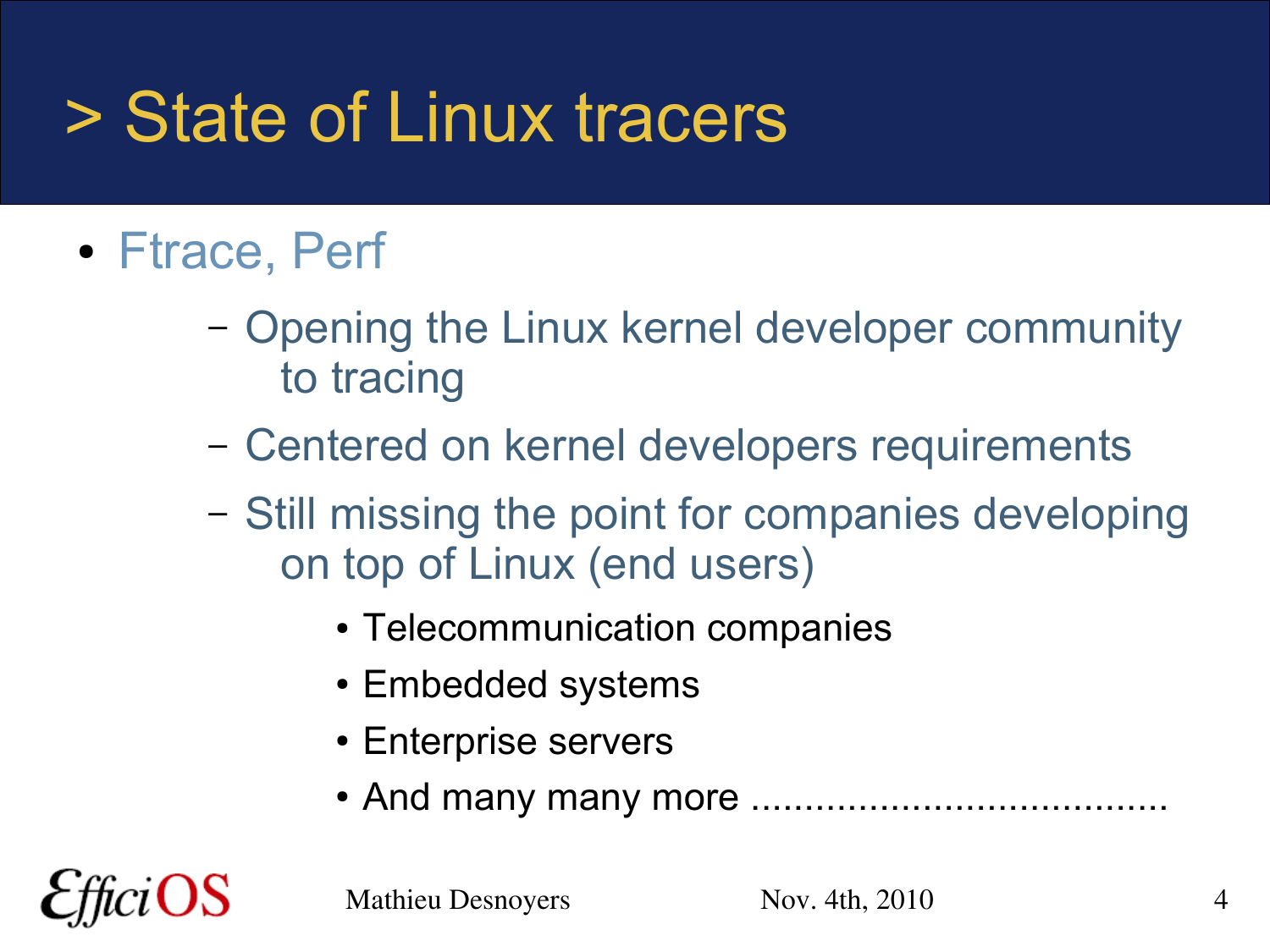## > User requirements (1)

Reflects the needs of the following users:

- IBM
- Ericsson
- Nokia
- Siemens
- Freescale
- Wind River
- Monta Vista
- Autodesk
- Cisco
- Mentor Graphics
- Texas Instruments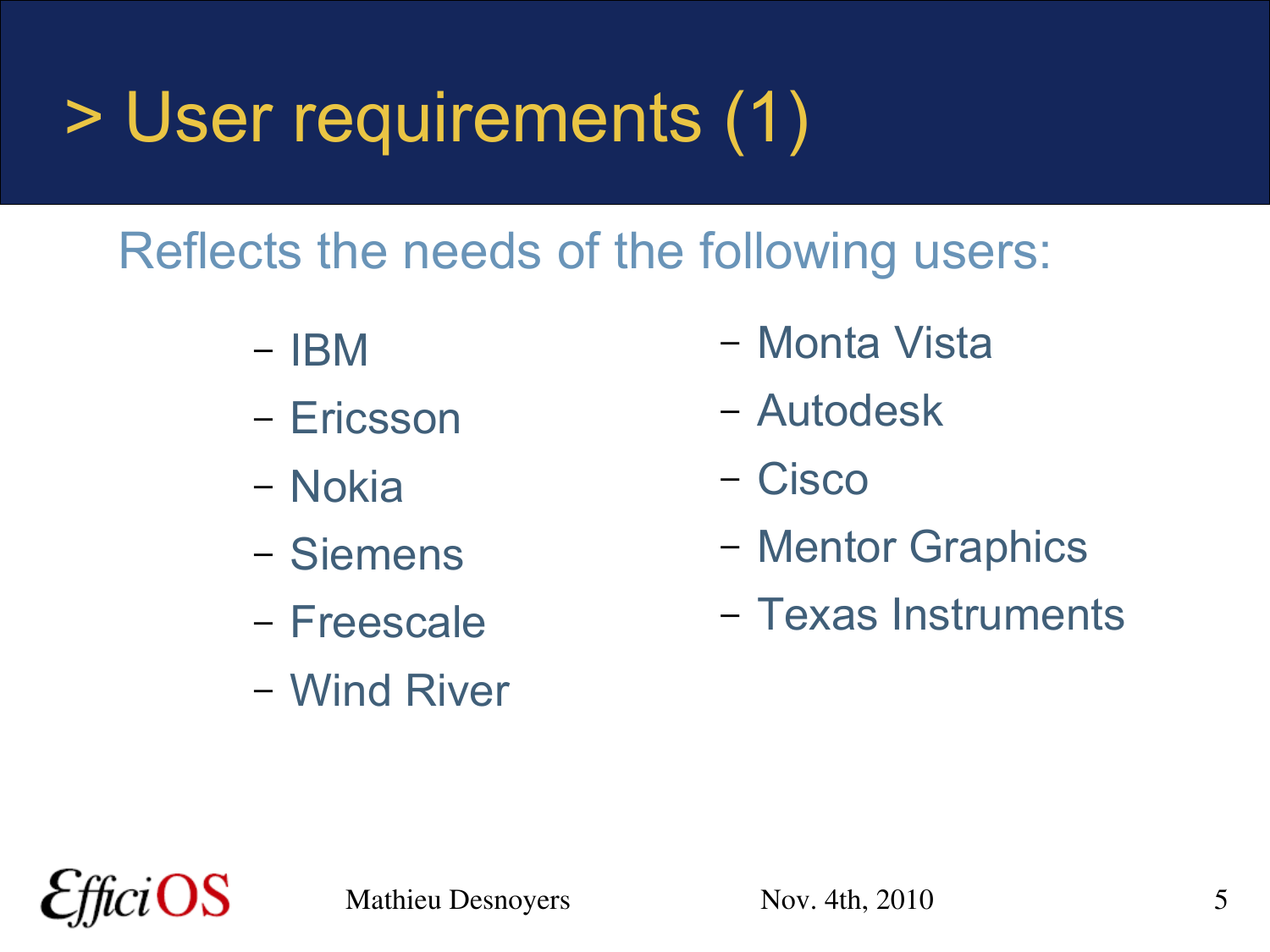## > User requirements (2)

- Compactness of traces
	- e.g. 96 bits per event (including typical 64-bit payload), no PID saved per event
- Production-grade tracer reliability
	- Trace clock accuracy within 100ns, ordering based on lock/interrupt handler knowledge, ability to know when ordering might be wrong
- Scalability to multi-core and multi-processor
	- Per-CPU buffers, time-stamp reading scalable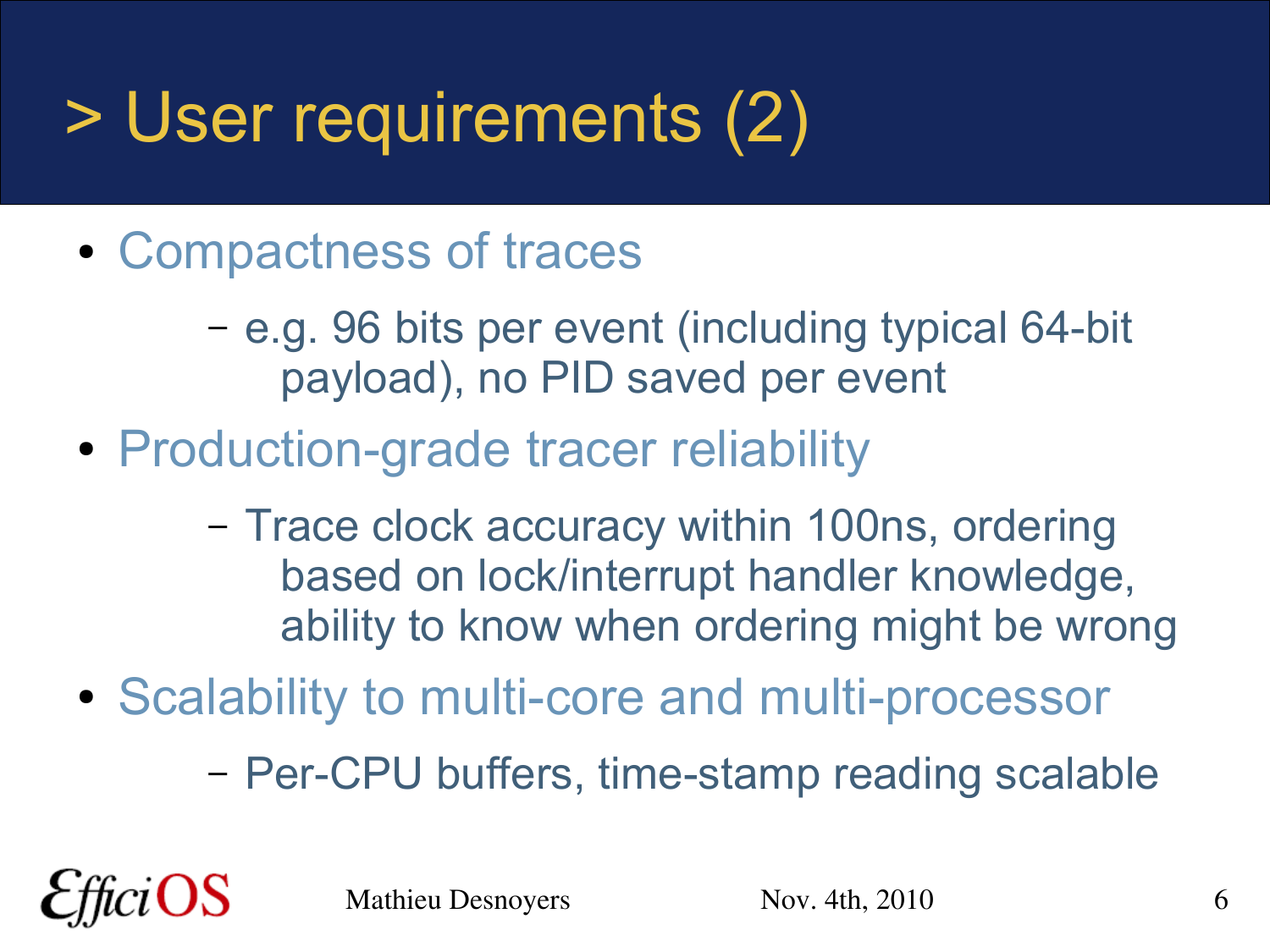## > User requirements (3)

- Low-overhead is key
	- 150 ns per event (cache-hot)
	- Zero-copy (splice to disk/network, mmap for zero-copy data analysis)
- Flight recorder mode
	- Support concurrent read while writer is overwriting buffer data (snapshots)

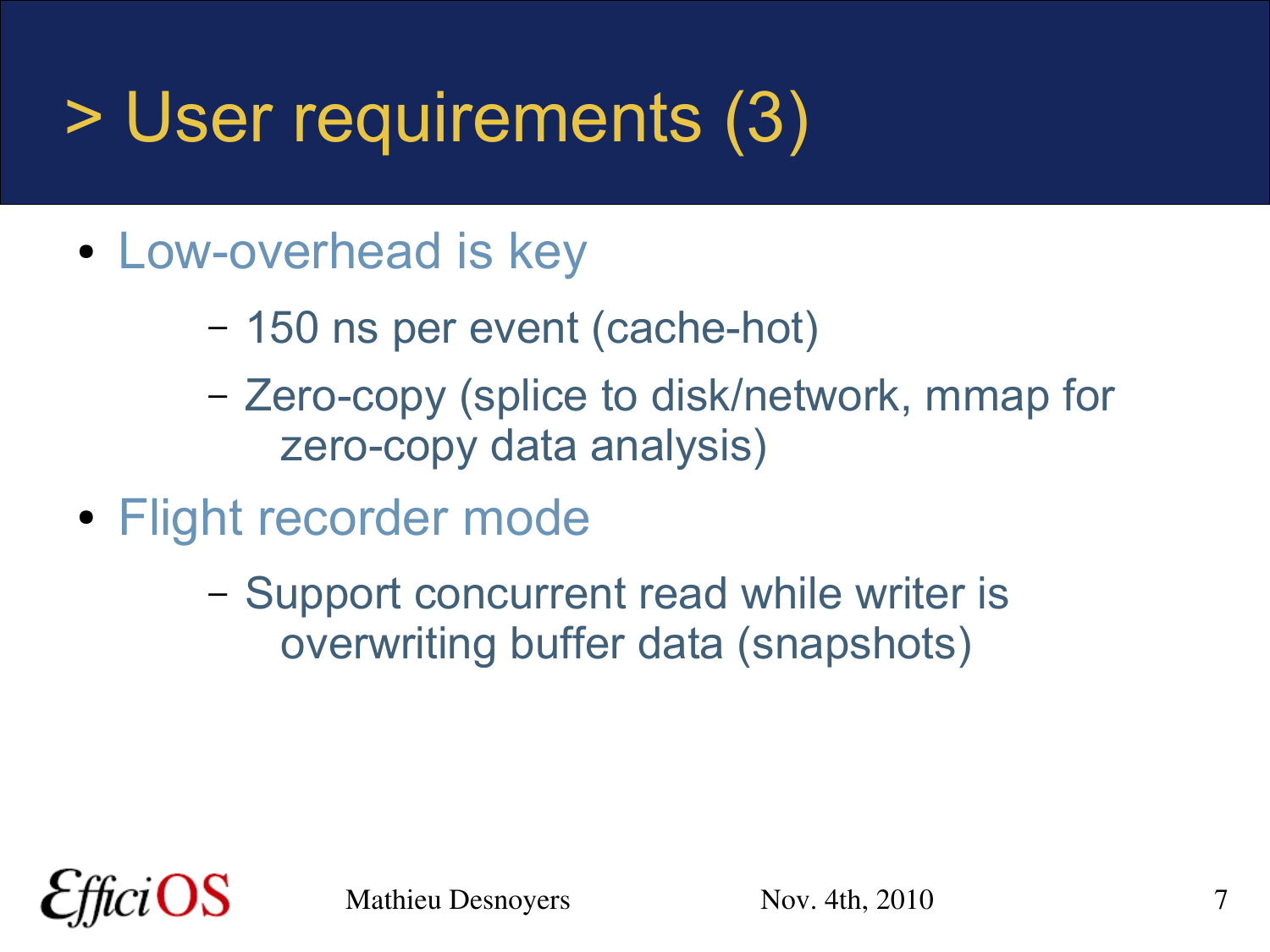## > User requirements (4)

- Availability of trace buffers for crash diagnosis
	- Save to disk, network
- Support multiple trace sessions in parallel
	- Engineer + Operator + flight recorder for automated bug reports

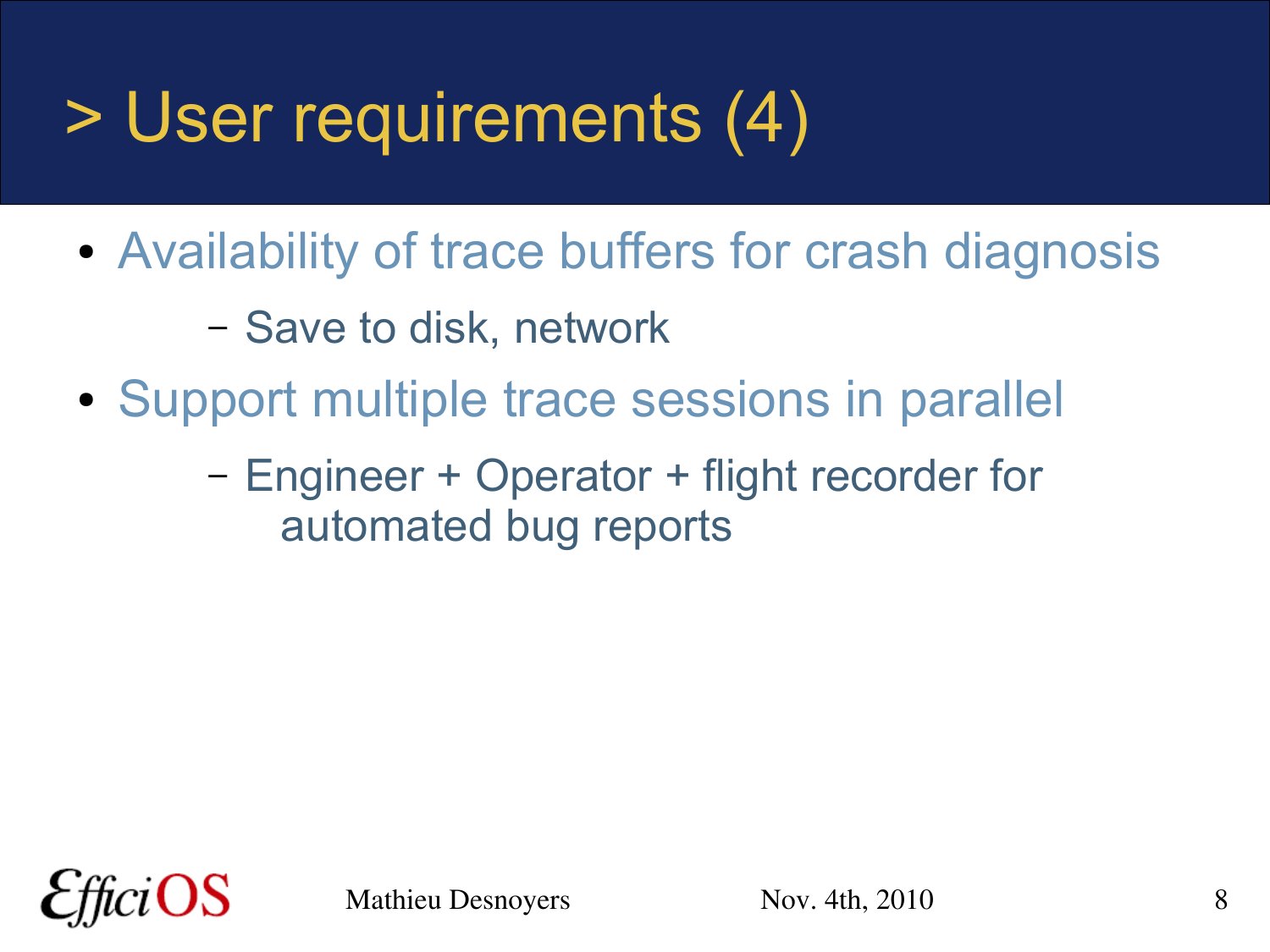## > User requirements (5)

- Heterogeneous environment support
	- Portability
	- Distinct host/target environment support
	- Management of multiple target kernel versions
	- No dependency on kernel image to analyze traces (traces contain complete information)



Mathieu Desnoyers Nov. 4th, 2010 9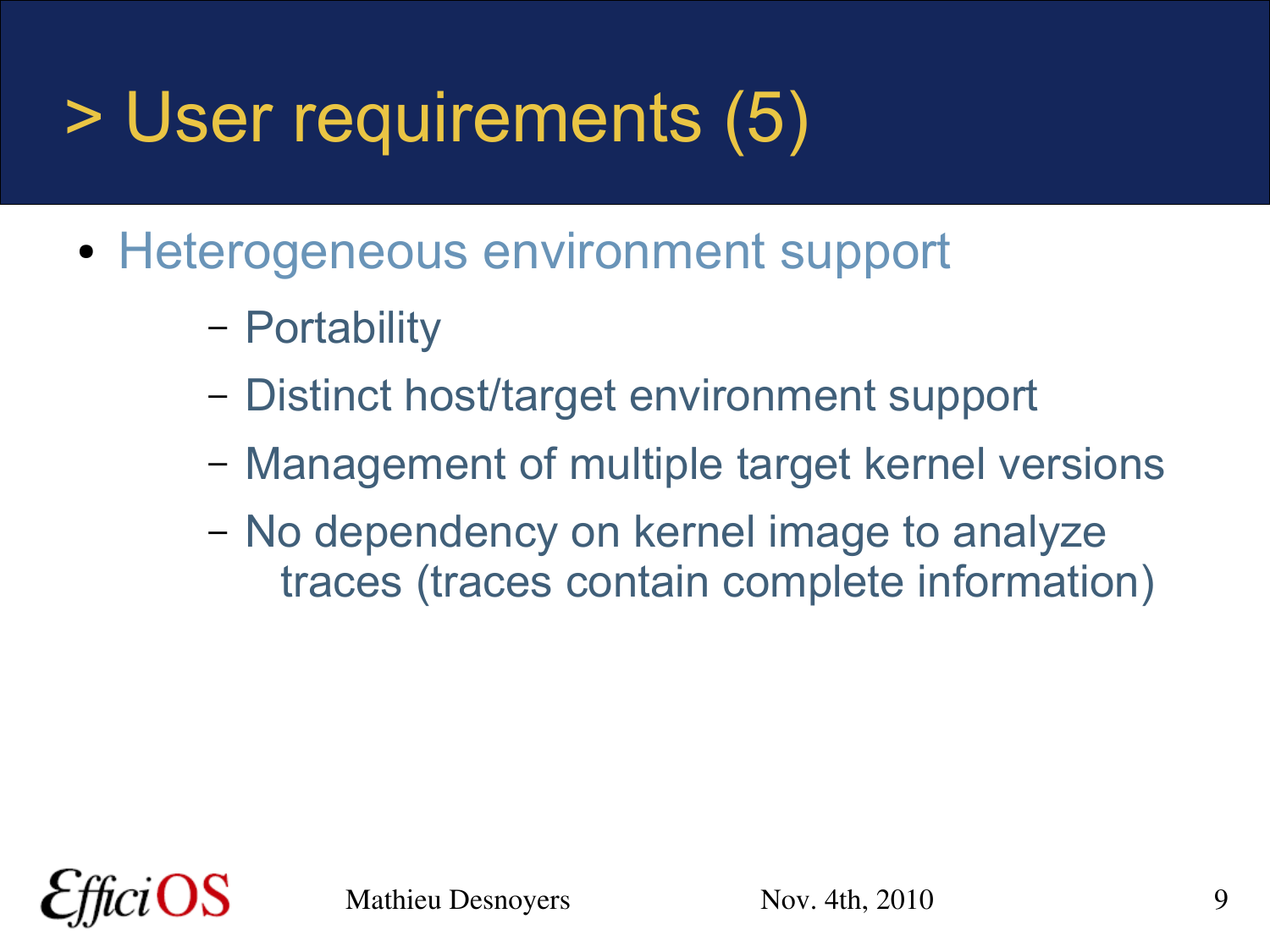## > User requirements (6)

- Live view/analysis of trace streams via the network
	- Impact on buffer flushing, power saving, idle, ...
- System-wide (kernel and user-space) traces
- Scalability of analysis tools to very large data sets (> 10GB)
- Standardization of trace format across analysis tools (MCA TIWG, Eclipse viewer/analyzer, kernelshark, LTTV)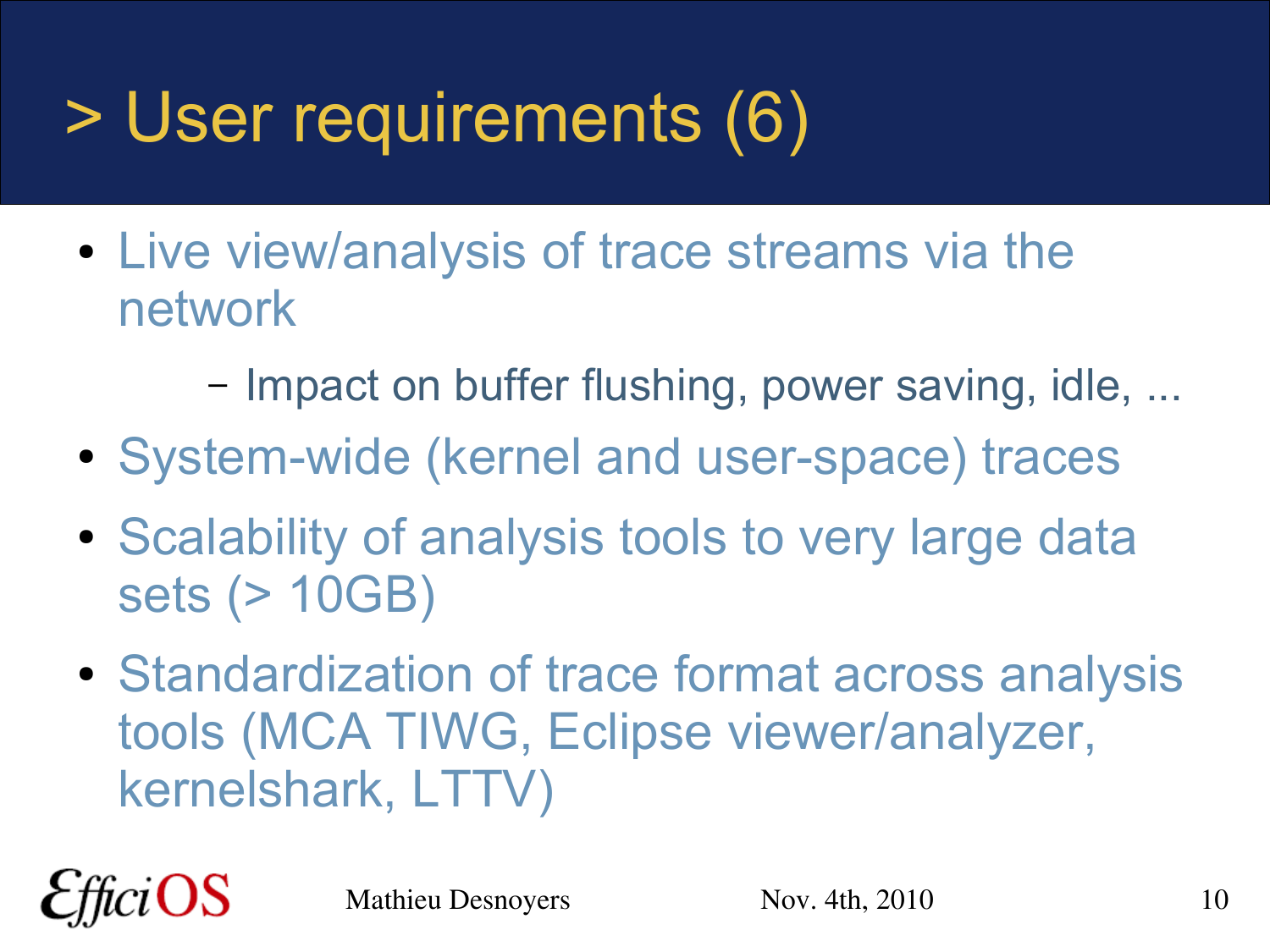# > Generic Ring Buffer Library

- Input
	- Data received as parameter from ring buffer library clients
- Output
	- Data available through a global or per-CPU file descriptor with splice, mmap or read.
	- Or data available internally to the ring buffer client for reading

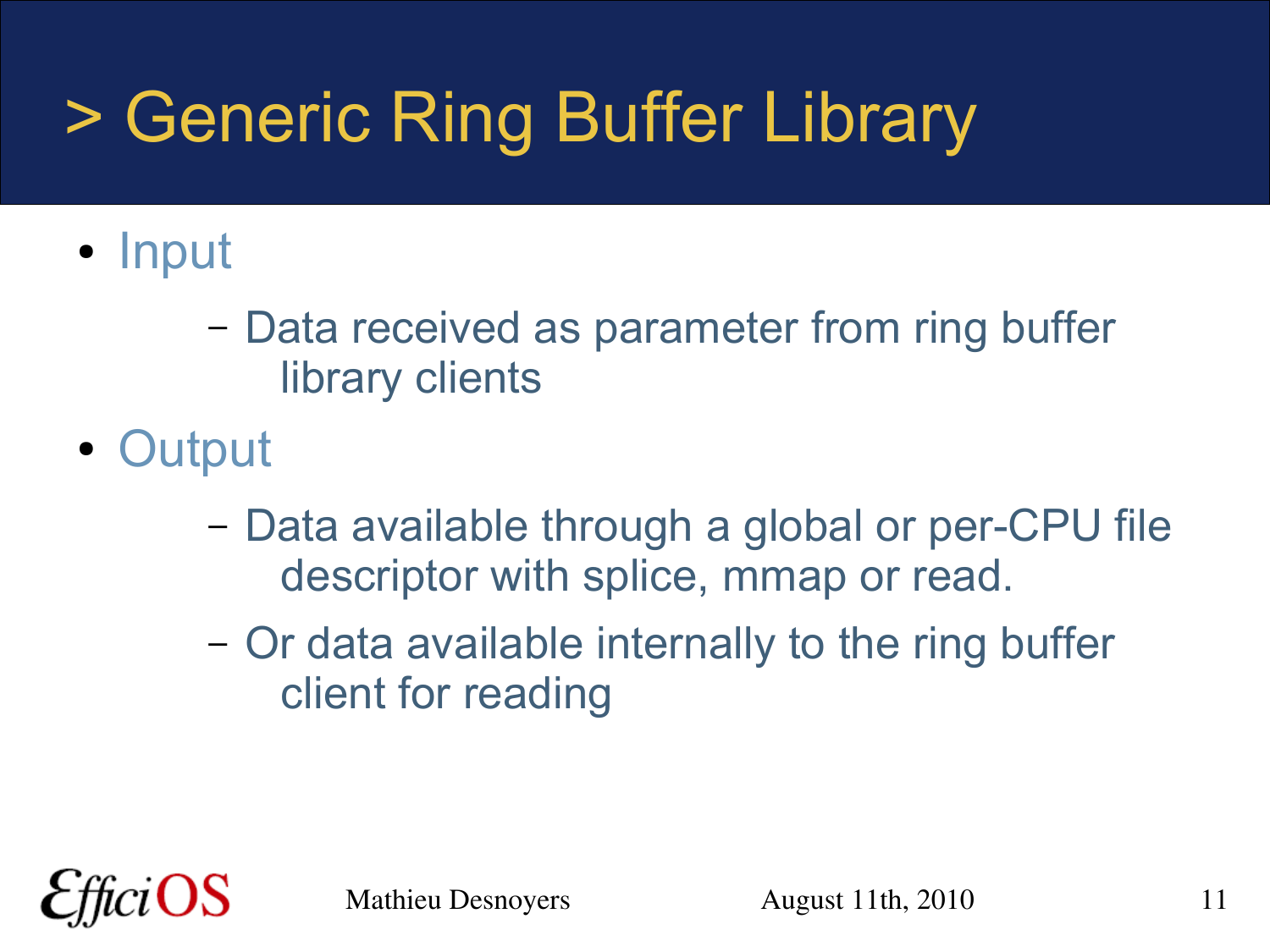# > Genericity and Flexibility

- Target Ftrace, LTTng, Perf and drivers
- Not only tracer-specific

– Ring buffer sits in /lib

- Achieve genericity without hurting performance
	- Ring buffer clients
	- Instantiate client-specific configurations
	- Express configuration into a constant client structure passed as parameter to inline functions

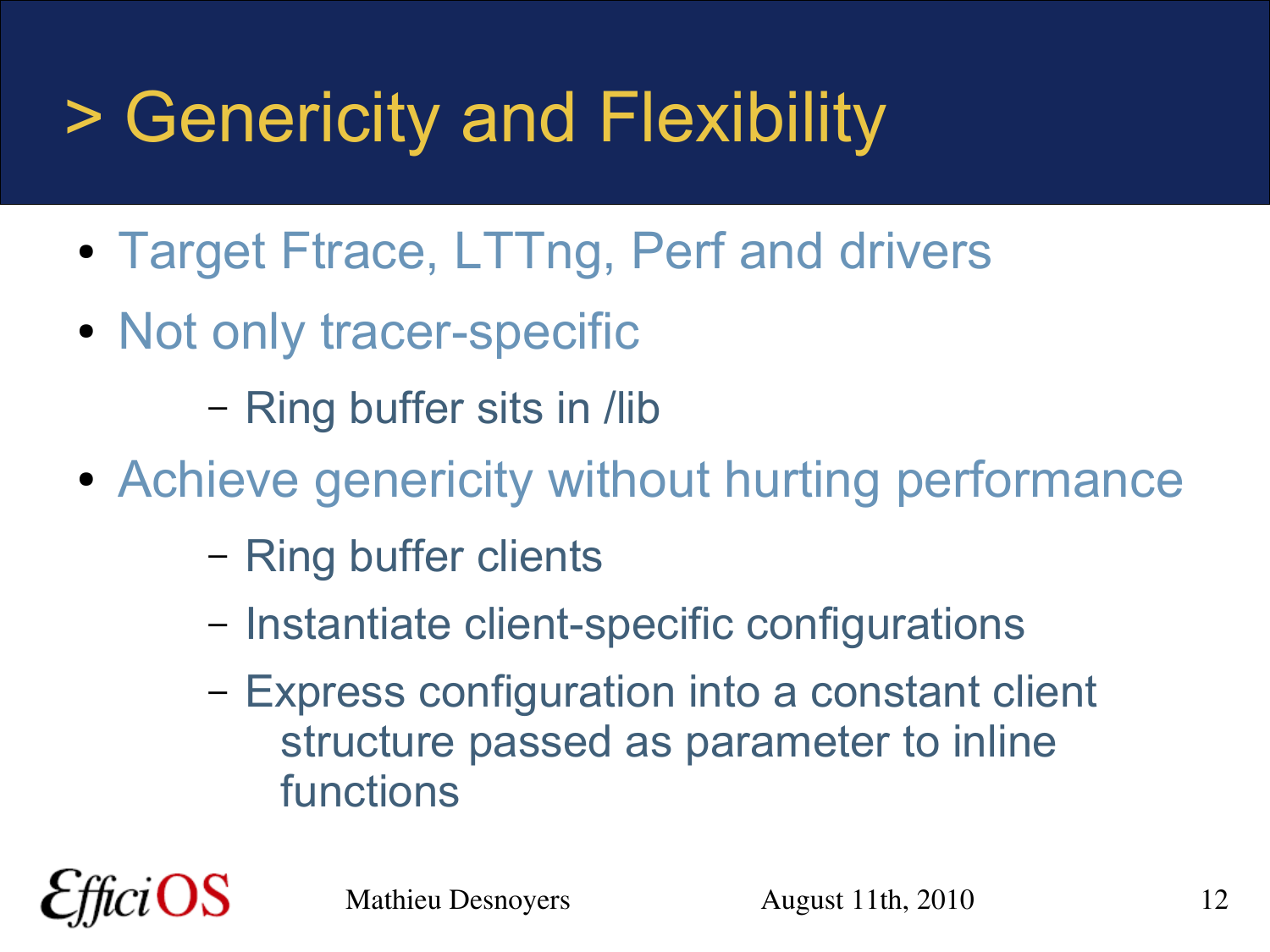# > Common Trace Format (CTF)

- Effort undertaken in collaboration with Multi-Core Association Tool and Infrastructure **Workgroup**
- Target a standard trace format for Application, Kernel and Hardware tracing
- Linux CTF (Common Trace Format) can influence this standard by being a reference implementation
- Posted many rounds of requirement RFCs, one proposal RFC to LKML



Mathieu Desnoyers August 11th, 2010 13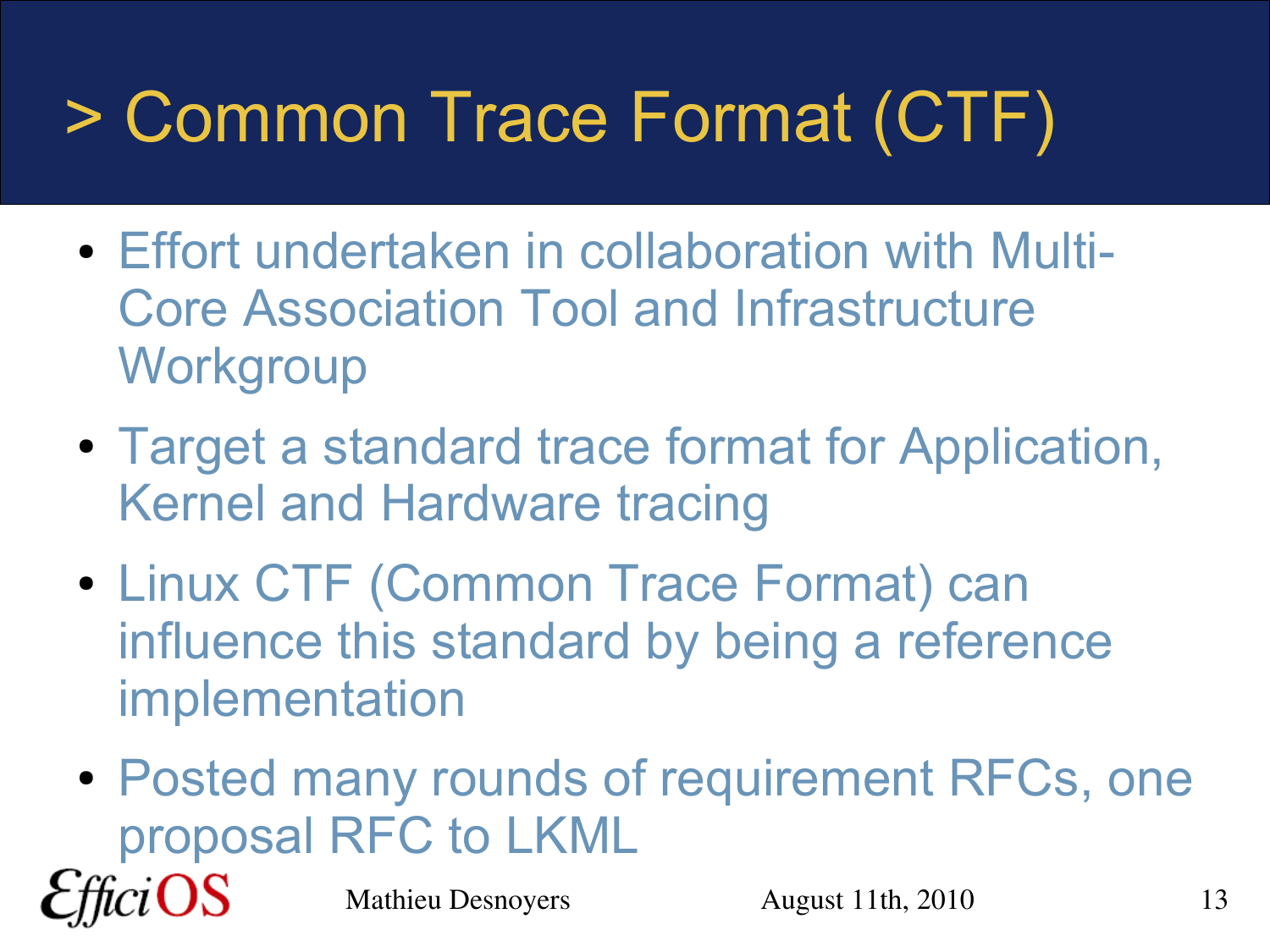#### > BabelTrace

- Trace converter to/from CTF
- Aims to help interoperability between tracers and trace analysis tools
	- Without requiring tracers to change their ABIs immediately

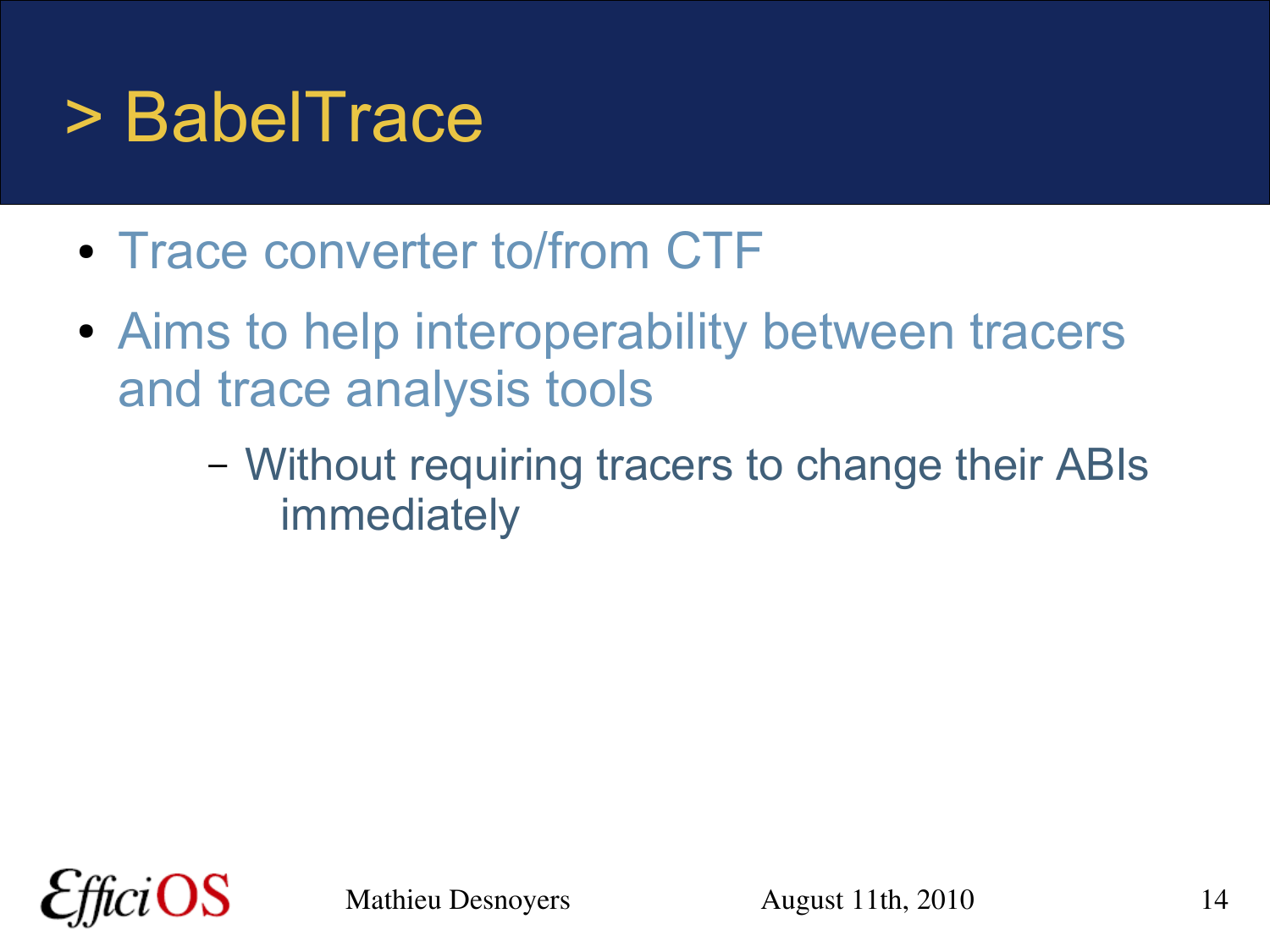#### > Modular Instrumentation

- At the very least, each tracer should share the instrumentation infrastructure
- Modularization of instrumentation sources, API standardization
	- Tracers register with trace session private data
	- Tracepoints, function tracing
	- Dynamic probes, kprobes, performance counters, ...

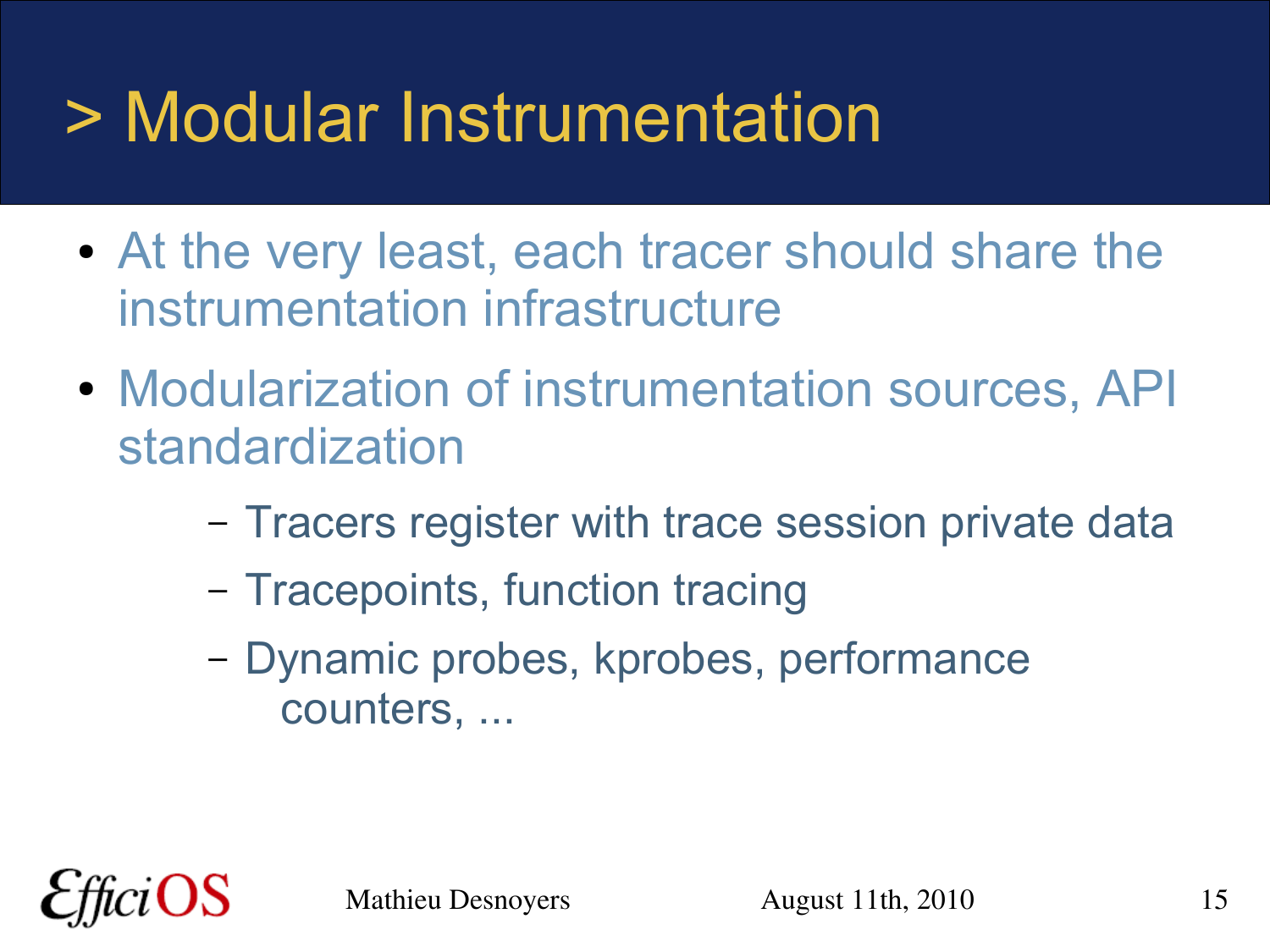## > Fast Trace Clock

- Currently:
	- Global trace clock non-scalable and slow
	- "Medium" trace clock too coarse (1HZ) precision
- Need a fast trace clock cpufreq and PM-aware, drift dealt by periodically synchronizing on external clock, readable in NMI context.

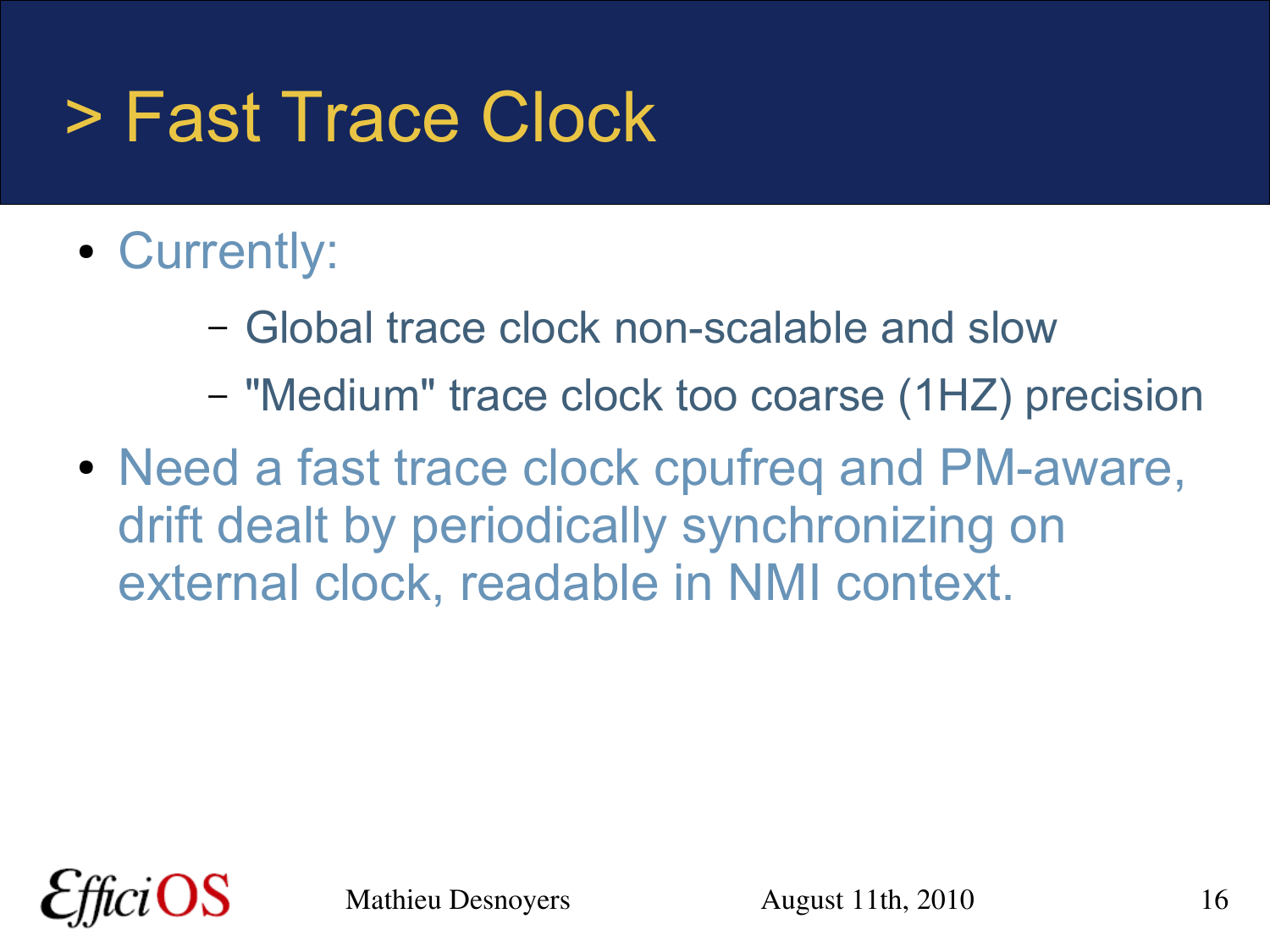## > Fast Trace Clock

- Available (and synchronized) across host OS, guest OS and userspace
- Should export through vDSO for user-space tracing
- Should have "get/put" refcounting to activate/deactivate trace clock on ARM